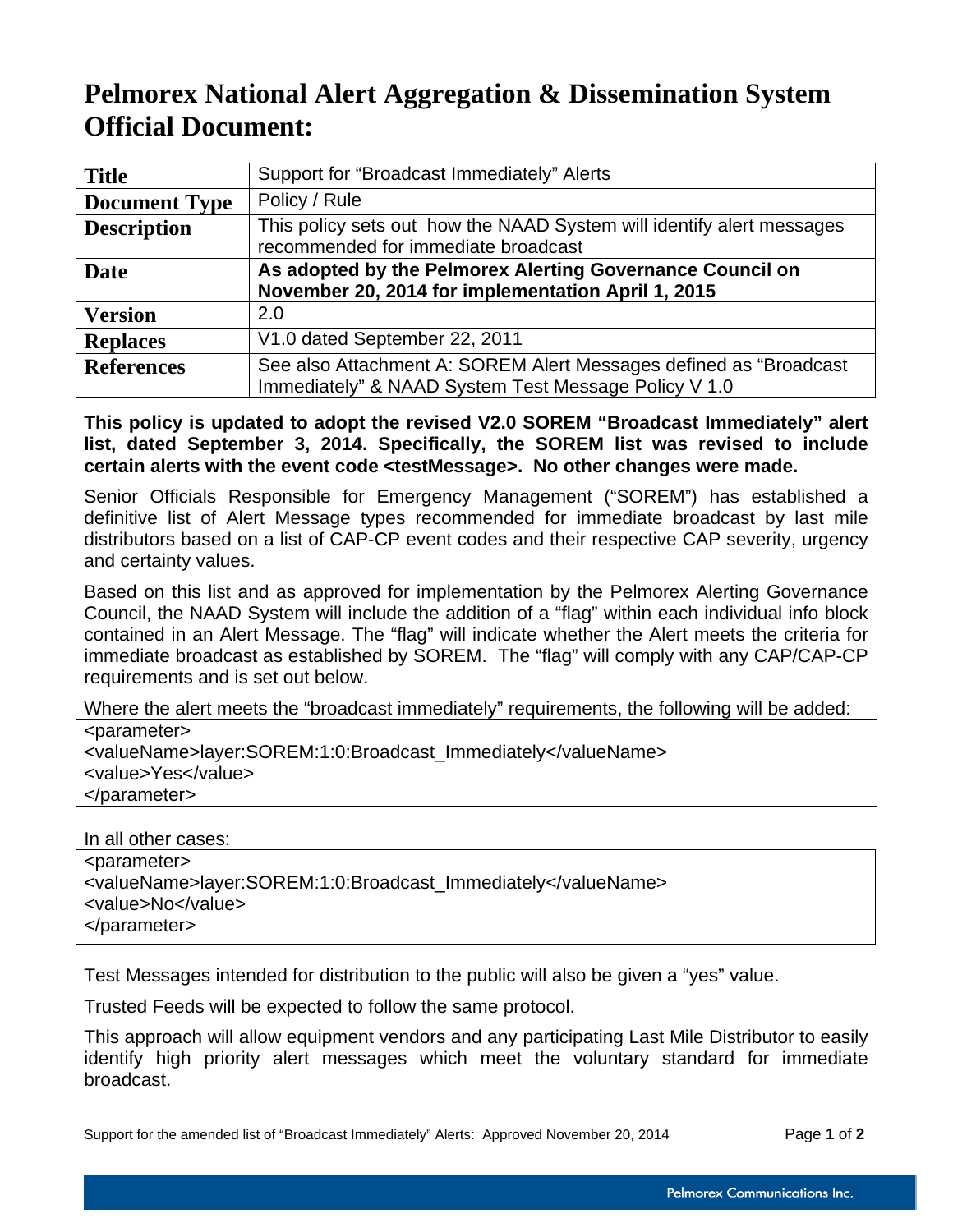The NAAD System User interface must be modified to require NAAD Users to make a positive affirmation that the message is intended as recommended for immediate broadcast before the alert can be issued.

The NAAD System Heartbeat will not be modified as info blocks are not contained in the NAAD System Heartbeat.

**Attachment A: SOREM Alert Messages defined as "Broadcast Immediately"**  as adopted November 20, 2014 by the Pelmorex Alerting Governance Council for implementation April 1, 2015.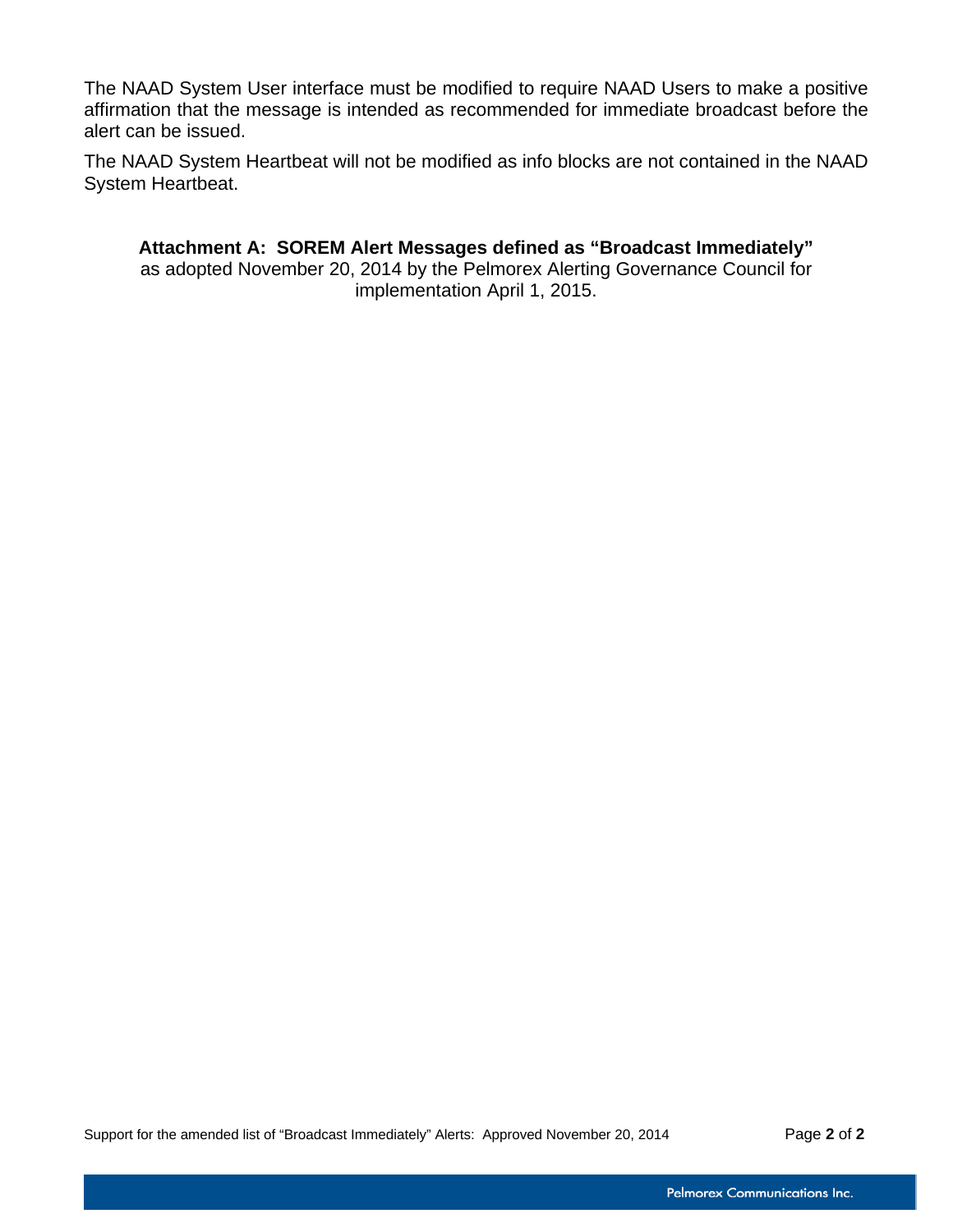## **FEDERAL, PROVINCIAL TERRITORIAL SENIOR OFFICIALS RESPONSIBLE FOR EMERGENCY MANAGEMENT**

## **LIST OF EVENT CODES FOR EMERGENCY PUBLIC ALERT\* BROADCAST IMMEDIATE EVENTS, VERSION 2.0[i](#page-7-0)**

**The Urgency, Severity and Certainty codes listed below are the values that must exist in an information block in a Common Alerting Protocol (CAP) message in order for that information block to be considered Broadcast Immediate. Note: All three values must be jointly present to satisfy the criteria of Broadcast Immediate.**

| <b>Event Code</b>   | <b>CAP</b>                               | <b>CAP</b><br><b>CAP Code</b>  |                                | <b>Additional Comments</b>                                                           |
|---------------------|------------------------------------------|--------------------------------|--------------------------------|--------------------------------------------------------------------------------------|
|                     | <b>Code for</b><br>Urgency <sup>ii</sup> | <b>Code for</b><br>Severityiii | for<br>Certainty <sup>iv</sup> |                                                                                      |
| airQuality          | Immediate                                | Severe or<br>Extreme           | Observed                       |                                                                                      |
| civilEmerg          | Immediate                                | Severe or<br>Extreme           | Observed                       | Definition is required but<br>intention is to cover<br>events such as large riots    |
| terrorism           | Immediate                                | Severe or<br>Extreme           | Observed                       |                                                                                      |
| animalDang          | Immediate                                | Severe or<br>Extreme           | Observed                       |                                                                                      |
| wildFire            | Immediate                                | Severe or<br>Extreme           | Likely or<br>Observed          | Definition required and<br>maybe customized<br>depending on regional<br>significance |
| <i>industryFire</i> | Immediate                                | Severe or<br><b>Extreme</b>    | Observed                       |                                                                                      |
| urbanFire           | Immediate                                | Severe or<br>Extreme           | Observed                       | Definition required and<br>maybe customized<br>depending on regional<br>significance |
| forestFire          | Immediate                                | Severe or<br>Extreme           | Likely or<br>Observed          |                                                                                      |
| stormSurge          | Immediate                                | Severe or<br>Extreme           | Observed                       |                                                                                      |
| flashFlood          | Immediate                                | Severe or<br>Extreme           | Likely or<br>Observed          |                                                                                      |
| damOverflow         | Immediate                                | Severe or<br>Extreme           | Likely or<br>Observed          |                                                                                      |
| earthquake          | Immediate                                | Severe or<br>Extreme           | Likely or<br>Observed          |                                                                                      |
| magnetStorm         | Immediate                                | Severe or<br>Extreme           | Likely or<br>Observed          | Not a thunderstorm. Can<br>be solar flare                                            |
| landslide           | Immediate                                | Severe or<br>Extreme           | Likely or<br>Observed          |                                                                                      |
| meteor              | Immediate                                | Severe or<br><b>Extreme</b>    | Observed                       |                                                                                      |
| tsunami             | Immediate                                | Severe or<br>Extreme           | Likely or<br>Observed          |                                                                                      |
| lahar               | Immediate                                | Severe or<br>Extreme           | Likely or<br>Observed          |                                                                                      |
| pyroclasFlow        | Immediate                                | Severe or                      | Likely or                      |                                                                                      |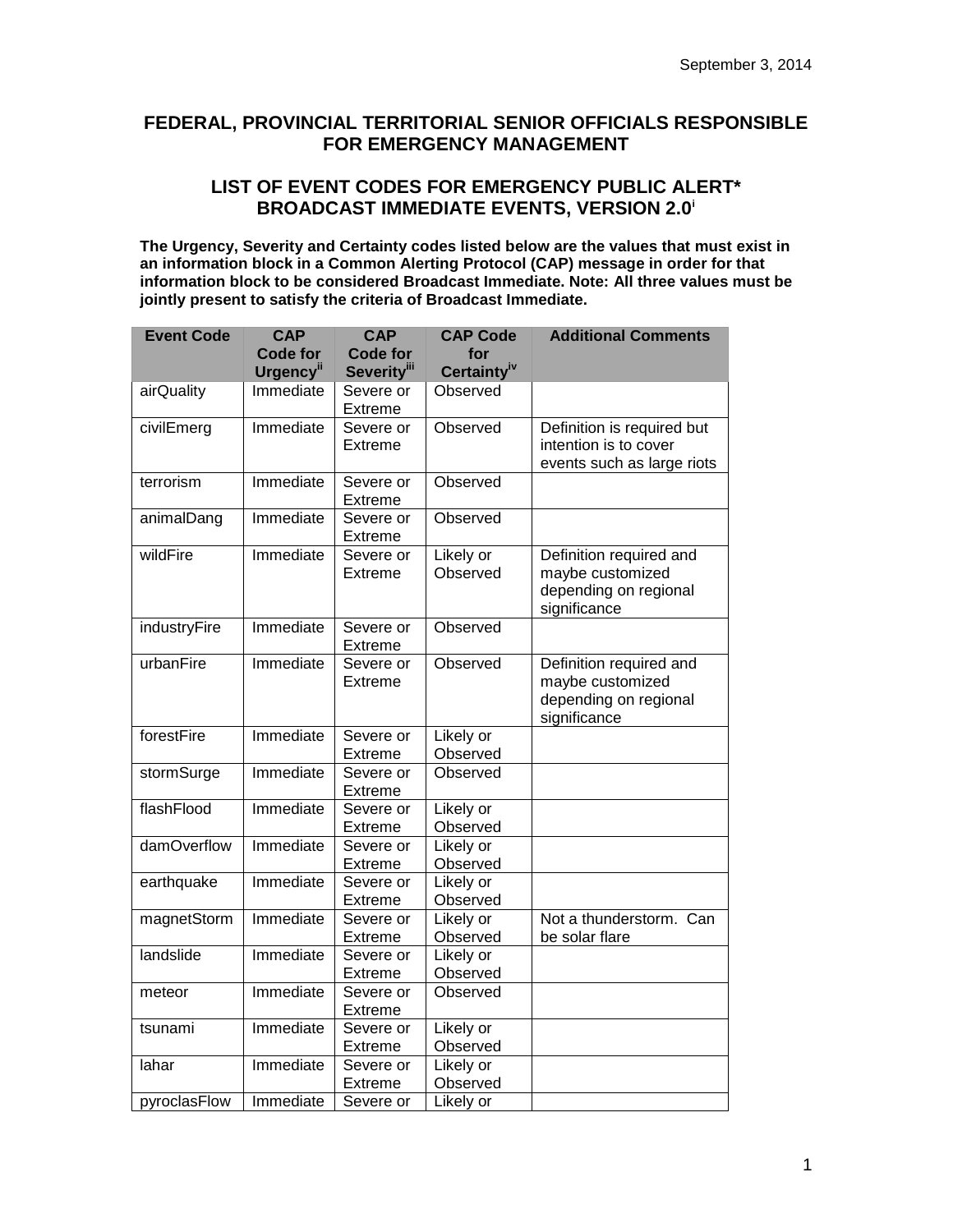| <b>Event Code</b> | <b>CAP</b><br>Code for<br><b>Urgency</b> <sup>ii</sup> | <b>CAP</b><br><b>Code for</b><br>Severity <sup>iii</sup> | <b>CAP Code</b><br>for<br>Certainty <sup>iv</sup> | <b>Additional Comments</b>                |
|-------------------|--------------------------------------------------------|----------------------------------------------------------|---------------------------------------------------|-------------------------------------------|
|                   |                                                        | Extreme                                                  | Observed                                          |                                           |
| pyroclaSurge      | Immediate                                              | Severe or                                                | Likely or                                         |                                           |
|                   |                                                        | Extreme                                                  | Observed                                          |                                           |
| volcanicAsh       | Immediate                                              | Severe or                                                | Likely or                                         |                                           |
|                   |                                                        | <b>Extreme</b>                                           | Observed                                          |                                           |
| chemical          | Immediate                                              | Severe or                                                | Observed                                          |                                           |
|                   |                                                        | <b>Extreme</b>                                           |                                                   |                                           |
| biological        | Immediate                                              | Severe or                                                | Observed                                          |                                           |
|                   |                                                        | Extreme                                                  |                                                   |                                           |
| radiological      | Immediate                                              | Severe or                                                | Observed                                          |                                           |
|                   |                                                        | Extreme                                                  |                                                   |                                           |
| explosive         | Immediate                                              | Severe or                                                | Likely or                                         |                                           |
|                   |                                                        | Extreme                                                  | Observed                                          |                                           |
| fallObject        | Immediate                                              | Severe or                                                | Observed                                          |                                           |
|                   |                                                        | Extreme                                                  |                                                   |                                           |
| drinkingWate      | Immediate                                              | Severe or                                                | Observed                                          | Impact to supply                          |
|                   |                                                        | <b>Extreme</b>                                           |                                                   |                                           |
| amber             | Immediate                                              | Severe or                                                | Observed                                          |                                           |
|                   |                                                        | Extreme                                                  |                                                   |                                           |
| hurricane         | Immediate                                              | Severe or                                                | Observed                                          |                                           |
|                   |                                                        | Extreme                                                  |                                                   |                                           |
| thunderstorm      | Immediate                                              | Severe or                                                | Observed                                          |                                           |
|                   |                                                        | Extreme                                                  |                                                   |                                           |
| tornado           | Immediate                                              | Severe or                                                | Likely or                                         |                                           |
|                   |                                                        | <b>Extreme</b>                                           | Observed                                          |                                           |
| testMessage       | Immediate                                              | Minor                                                    | Observed                                          |                                           |
| 911Service        | Immediate                                              | Severe or<br><b>Extreme</b>                              | Observed                                          | Shutdown of service and<br>call to action |

It is important for all distributors of emergency alert messages to undertake a triage of ALL incoming CAP messages, regardless of whether they are flagged as "Broadcast Immediate" or not. This is because CAP messages which are issued to end active Broadcast Immediate alerts will not be flagged with Broadcast Immediate status. As such, if distributors were to only take action for Broadcast Immediate flagged alerts, they may continue to distribute an alert to the public after it has been cancelled by the alert issuing authority. Furthermore, multiple Broadcast Immediate alerts may be issued for a single emergency event, as the geographic area affected by the emergency may change or expand with time. In such a case, the existing Broadcast Immediate alert may be updated and a CAP message issued with additional geographic areas added. These updates contain no new information for the public in geographic areas that have been previously alerted; hence a given updated Broadcast Immediate CAP message may not be pertinent for a particular distributor (e.g. if new geographic areas are added outside the distributors' geographic range), underlining the importance that distributors undertake a triage of all incoming CAP messages, regardless of their frequency or Broadcast Immediate status.

\*"Emergency Public Alert" is defined in the NAAD System Authorized User Agreements as an "Alert Message issued by an Authorized Government Agency or an Authorized User in respect of an imminent or unexpected threat to life caused by severe weather disturbances, natural disasters or other emergencies that meets the criteria for immediate distribution in the Standards."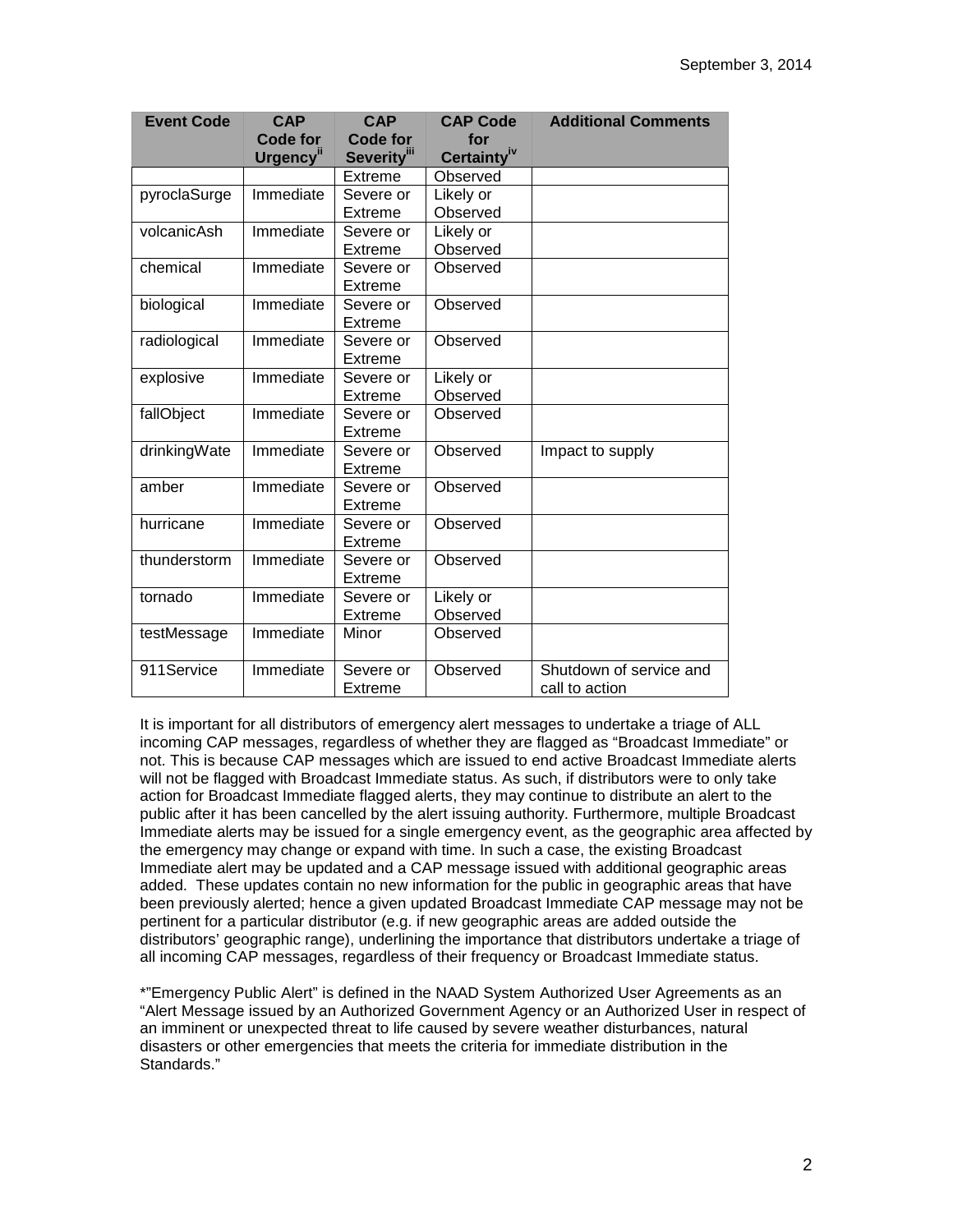Footnotes:

#### <sup>i</sup> **(replaces connotative 1.0 version titled "FPT EXPANDED PREPAREDNESS WORKING GROUP FEDERAL PROVINCIAL TERRITORIAL LIST OF EVENT CODES FOR EMERGENCY PUBLIC ALERT BROADCAST INTRUSIVE EVENTS" dated September 21, 2010)**

ii URGENCY CODES AS DEFINED IN THE CAP STANDARD "Immediate" - Responsive action SHOULD be taken immediately "Expected" - Responsive action SHOULD be taken soon (within next hour) "Future" - Responsive action SHOULD be taken in the near future "Past" - Responsive action is no longer required "Unknown" - Urgency not known

**III SEVERITY CODES AS INTERPRETED BY SOREM FOR THIS EMERGENCY** PUBLIC ALERT BROADCAST IMMEDIATE EVENT LIST (MODIFIED FROM THECAP STANDARD DEFINITION)

"Extreme" - Extraordinary threat to life "Severe" - Significant threat to life "Moderate" - Possible threat to life "Minor" – Minimal to no known threat to life "Unknown" - Severity unknown

### ivCERTAINTY CODES AS DEFINED IN THE CAP STANDARD

"Observed" – Determined to have occurred or to be ongoing "Likely" - Likely ( $p > -50\%$ ) "Possible" - Possible but not likely ( $p \le -50\%$ ) "Unlikely" - Not expected to occur  $(p \sim 0)$ "Unknown" - Certainty unknown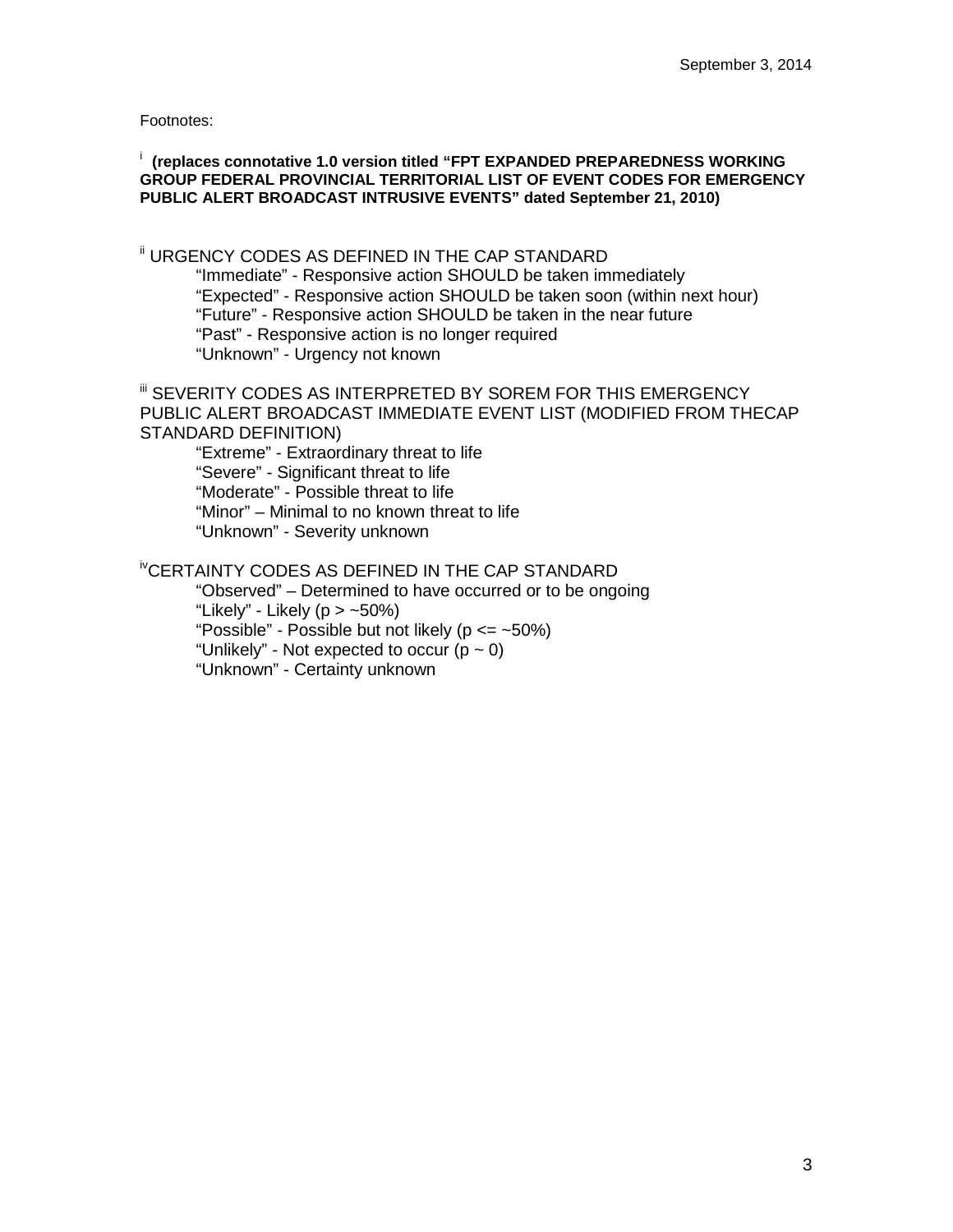## **ANNEX: EVENT CODE DESCRIPTIONS FOR EMERGENCY PUBLIC ALERT BROADCAST IMMEDIATE EVENTS**

*The creation of this evergreen list of broadcast intrusive events was guided by the general principles of risk management, and includes all of the types of events which experienced emergency managers consider to be high consequence and low*  probability. Low impact events happen every day; higher impact events are rare. Not all events on this list apply to all *areas. Weather events are dictated by geography and climatology so some Provinces / Territories will experience far fewer or different types of events than others. The list contains events, which if they meet a certain threshold (urgency, severity, certainty), would require an immediate broadcast of an alert to the public.*

| <b>Event Code</b> | <b>CAP Code</b><br>for<br>Urgency <sup>ii</sup> | <b>CAP Code</b><br>for<br>Severityiii | <b>CAP Code</b><br>for<br>Certainty <sup>iv</sup> | Additional<br>Comments                                                                               | Description                                                                                                                                                                                                                                                                                 |
|-------------------|-------------------------------------------------|---------------------------------------|---------------------------------------------------|------------------------------------------------------------------------------------------------------|---------------------------------------------------------------------------------------------------------------------------------------------------------------------------------------------------------------------------------------------------------------------------------------------|
| airQuality        | Immediate                                       | Severe or<br>Extreme                  | Observed                                          |                                                                                                      | Air Quality: An elevated<br>particulate count in the<br>atmosphere which negatively<br>affects visibility or the health of<br>individuals in the affected area<br>or downwind of the area.                                                                                                  |
| civilEmerg        | Immediate                                       | Severe or<br>Extreme                  | Observed                                          | Definition is<br>required but<br>intention is to<br>cover events<br>such as large<br>riots           | Civil Emergency: Human<br>activities resulting in the<br>disrupting of services or<br>requiring varying levels of<br>support, law enforcement or<br>attention.                                                                                                                              |
| terrorism         | Immediate                                       | Severe or<br>Extreme                  | Observed                                          |                                                                                                      | Terrorism: An act or omission<br>that can include the use of<br>violence or threats of violence<br>by individuals or groups<br>against civilians or<br>infrastructure, that is intended<br>to intimidate the public with<br>respect to its security,<br>including its economic<br>security. |
| animalDang        | Immediate                                       | Severe or<br>Extreme                  | Observed                                          |                                                                                                      | Animal Danger: A dangerous<br>or threatening animal (wild or<br>domesticated).                                                                                                                                                                                                              |
| wildFire          | Immediate                                       | Severe or<br><b>Extreme</b>           | Likely or<br>Observed                             | <b>Definition</b><br>required and<br>maybe<br>customized<br>depending on<br>regional<br>significance | Wild Fire: A fire involving<br>natural combustibles (including<br>grass, brush and trees) that<br>has the ability to impact a<br>community.                                                                                                                                                 |
| industryFire      | Immediate                                       | Severe or<br>Extreme                  | Observed                                          |                                                                                                      | <b>Industrial Fire: A large fire</b><br>that impacts an industrial<br>building or complex and poses<br>a threat to human health.                                                                                                                                                            |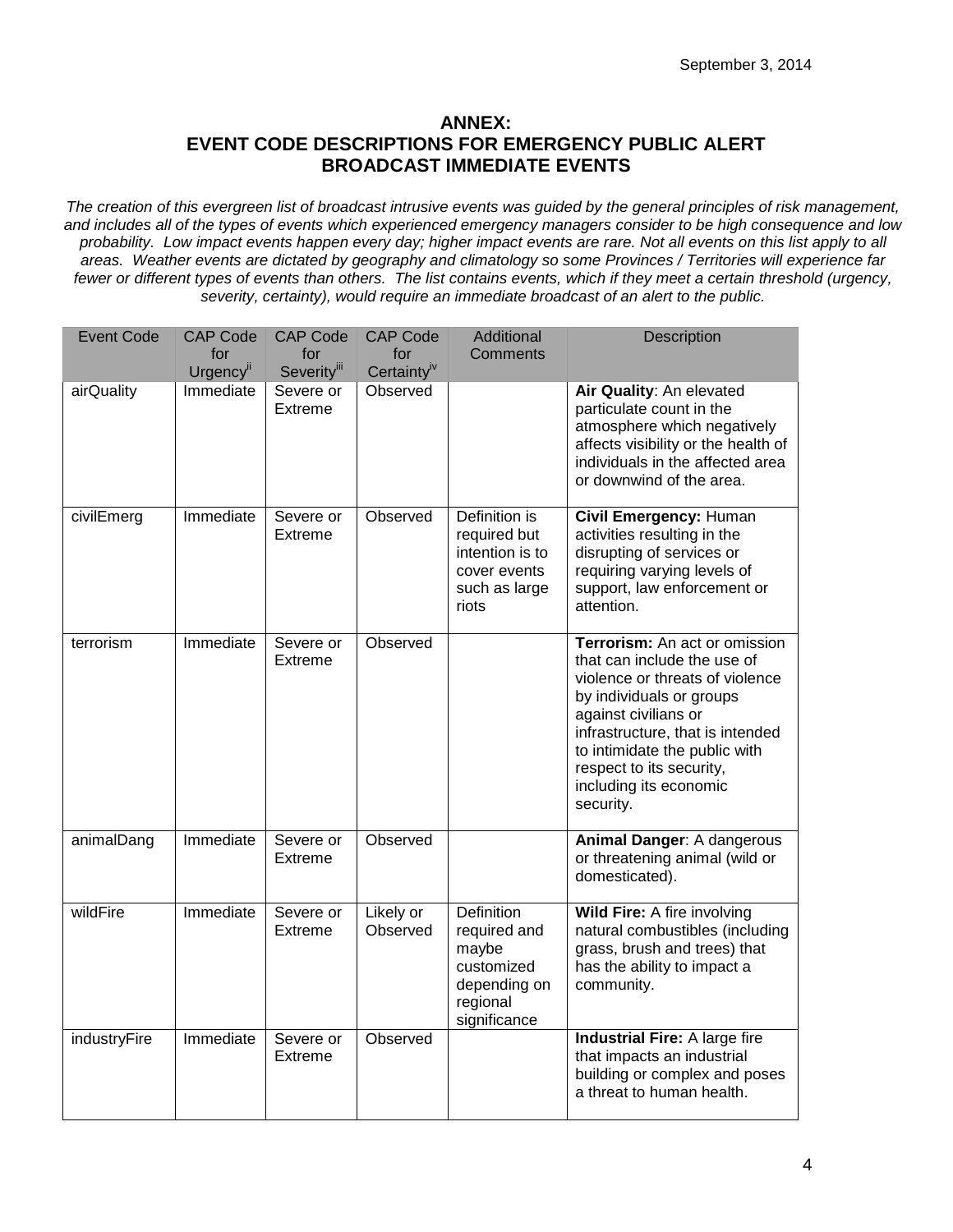| <b>Event Code</b> | <b>CAP Code</b><br>for | <b>CAP Code</b><br>for      | <b>CAP Code</b><br>for  | Additional<br>Comments                                                                        | <b>Description</b>                                                                                                                                                                                                                                                                                                                                                |
|-------------------|------------------------|-----------------------------|-------------------------|-----------------------------------------------------------------------------------------------|-------------------------------------------------------------------------------------------------------------------------------------------------------------------------------------------------------------------------------------------------------------------------------------------------------------------------------------------------------------------|
|                   | Urgency <sup>ii</sup>  | Severityiii                 | Certainty <sup>iv</sup> |                                                                                               |                                                                                                                                                                                                                                                                                                                                                                   |
| urbanFire         | Immediate              | Severe or<br>Extreme        | Observed                | Definition<br>required and<br>maybe<br>customized<br>depending on<br>regional<br>significance | <b>Urban Fire: A large fire that</b><br>impacts multiple residential<br>and/or commercial properties.                                                                                                                                                                                                                                                             |
| forestFire        | Immediate              | Severe or<br>Extreme        | Likely or<br>Observed   |                                                                                               | Forest Fire: A wildfire or<br>prescribed fire that is burning<br>in forested areas, grass, or<br>alpine/tundra vegetation and<br>that poses a threat to human<br>safety.                                                                                                                                                                                          |
| stormSurge        | Immediate              | Severe or<br><b>Extreme</b> | Observed                |                                                                                               | Storm Surge: An abnormal<br>rise in sea level accompanying<br>a hurricane or other intense<br>storm that threatens coastal<br>areas.                                                                                                                                                                                                                              |
| flashFlood        | Immediate              | Severe or<br>Extreme        | Likely or<br>Observed   |                                                                                               | Flash Flood: The sudden<br>onset of water causing<br>immediate flooding often<br>occurs from river ice jams and<br>excessive unexpected rainfall.<br>They present a unique danger<br>to life and safety since they<br>can often catch children, the<br>elderly and the vulnerable off<br>guard as there is little or no<br>warning that this event will<br>occur. |
| damOverflow       | Immediate              | Severe or<br>Extreme        | Likely or<br>Observed   |                                                                                               | Dam Overflow: An<br>overflowing or failure of a dam<br>or reservoir that will affect<br>areas downstream. An alert is<br>issued only in the case of<br>imminent flooding with an<br>extremely short warning time.                                                                                                                                                 |
| earthquake        | Immediate              | Severe or<br>Extreme        | Likely or<br>Observed   |                                                                                               | Earthquake: A sudden<br>release of energy in the<br>Earth's crust that creates<br>seismic waves which can<br>cause substantial damage,<br>especially in urban<br>environments.                                                                                                                                                                                    |
| magnetStorm       | Immediate              | Severe or<br>Extreme        | Likely or<br>Observed   | Not a<br>thunderstorm.<br>Can be solar                                                        | <b>Geomagnetic Storm: A</b><br>worldwide disturbance of the<br>earth's magnetic field that can                                                                                                                                                                                                                                                                    |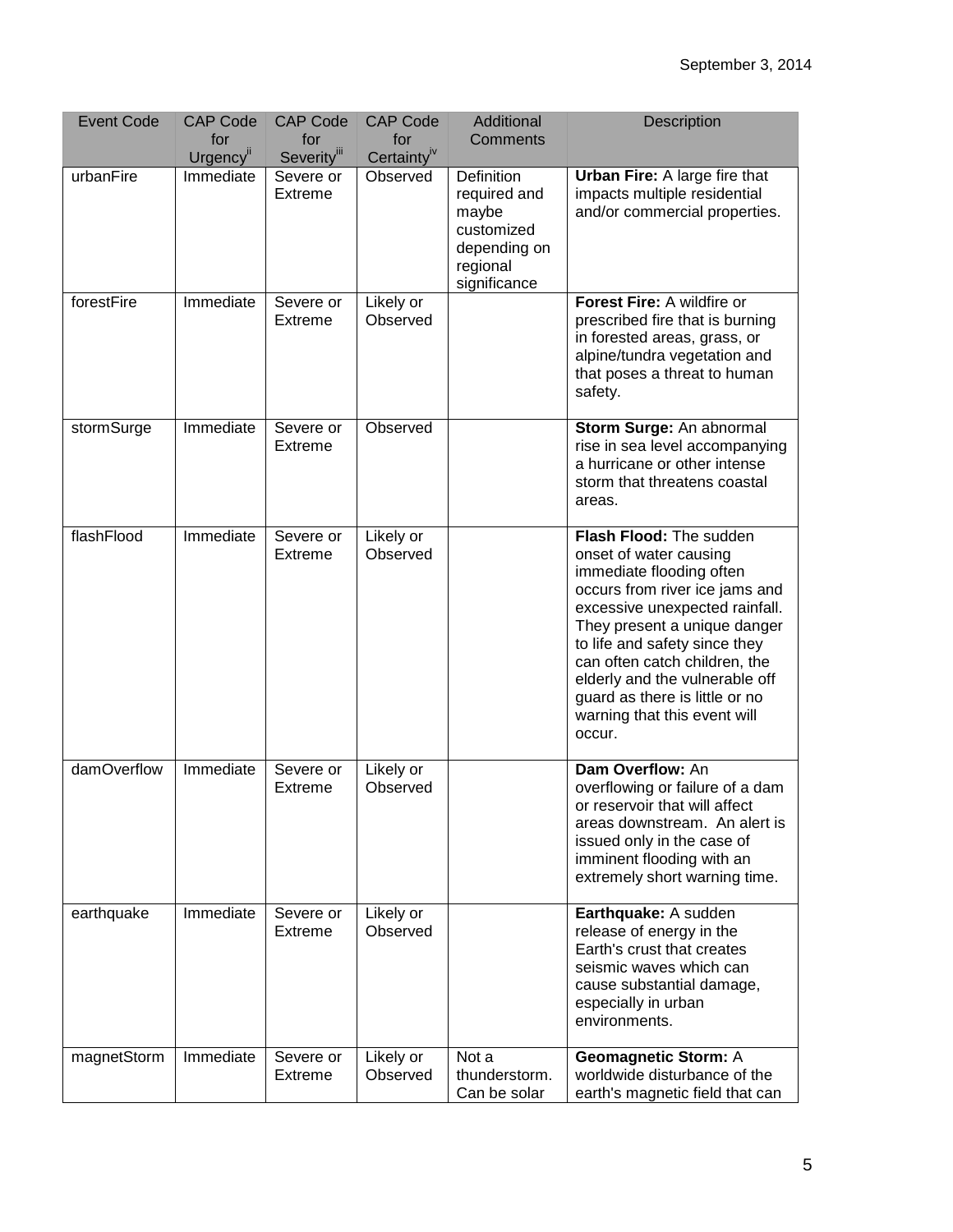<span id="page-7-0"></span>

| <b>Event Code</b> | <b>CAP Code</b>                     | <b>CAP Code</b>             | <b>CAP Code</b>                | Additional      | Description                                                                                                                                                                                                                                                            |
|-------------------|-------------------------------------|-----------------------------|--------------------------------|-----------------|------------------------------------------------------------------------------------------------------------------------------------------------------------------------------------------------------------------------------------------------------------------------|
|                   | for<br><b>Urgency</b> <sup>ii</sup> | for<br>Severityiii          | for<br>Certainty <sup>iv</sup> | <b>Comments</b> |                                                                                                                                                                                                                                                                        |
|                   |                                     |                             |                                | flare           | disable electronic devices and<br>infrastructure.                                                                                                                                                                                                                      |
| landslide         | Immediate                           | Severe or<br>Extreme        | Likely or<br>Observed          |                 | Landslide: A general term for<br>a wide variety of processes<br>and landforms involving the<br>down slope movement under<br>the force of gravity of masses<br>of soil and rock material that<br>can threaten communities and<br>infrastructure located in its<br>path. |
| meteor            | Immediate                           | Severe or<br><b>Extreme</b> | Observed                       |                 | Meteorite: A natural object of<br>extraterrestrial origin<br>(meteoroid) that survives<br>passage through the<br>atmosphere and hits the<br>ground with the potential for<br>catastrophic damage.                                                                      |
| tsunami           | <b>Immediate</b>                    | Severe or<br><b>Extreme</b> | Likely or<br>Observed          |                 | Tsunami: A gravitational sea<br>wave produced by any large-<br>scale, short-duration<br>disturbance of the ocean floor<br>that can devastate coastal<br>areas.                                                                                                         |
| lahar             | Immediate                           | Severe or<br><b>Extreme</b> | Likely or<br>Observed          |                 | Lahar: A flowing mixture of<br>water-saturated rock debris<br>that forms on the slopes of a<br>volcano, moves downslope<br>under the force of gravity, and<br>can threaten communities<br>situated near the volcano.                                                   |
| pyroclasFlow      | Immediate                           | Severe or<br>Extreme        | Likely or<br>Observed          |                 | <b>Pyroclastic Flow: High</b><br>density flow of solid volcanic<br>fragments suspended in gas<br>which flows downslope from a<br>volcanic vent that can threaten<br>communities located near<br>volcanoes.                                                             |
| pyroclaSurge      | Immediate                           | Severe or<br>Extreme        | Likely or<br>Observed          |                 | Pyroclastic Surge: Turbulent,<br>low-density cloud of hot rock<br>debris and gases, ejected<br>during a volcanic eruption, that<br>moves over the ground<br>surface at high speed and can<br>threaten communities situated<br>near volcanoes.                          |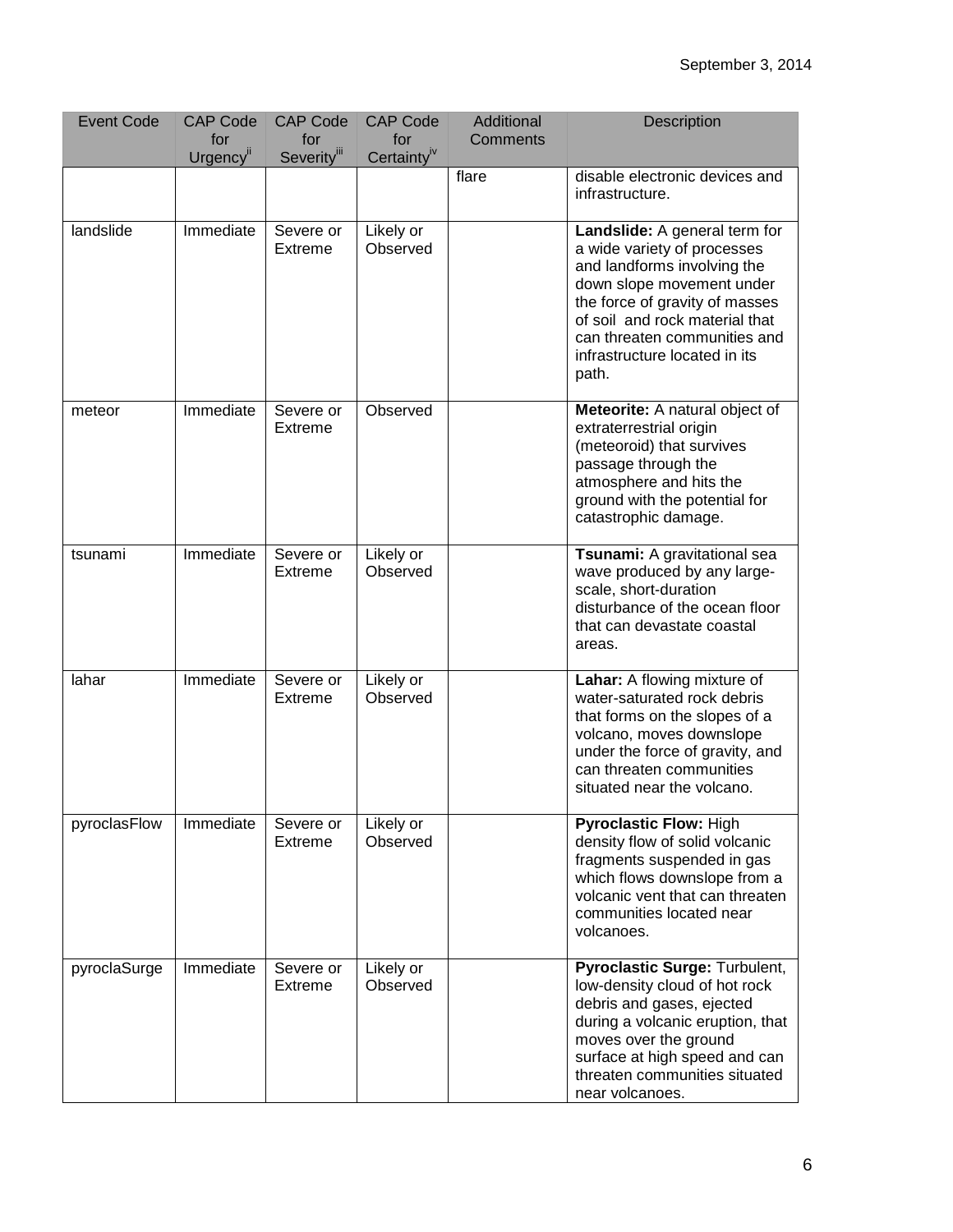| <b>Event Code</b> | <b>CAP Code</b>                     | <b>CAP Code</b>             | <b>CAP Code</b>                | Additional          | <b>Description</b>                                                                                                                                                                                                                                     |
|-------------------|-------------------------------------|-----------------------------|--------------------------------|---------------------|--------------------------------------------------------------------------------------------------------------------------------------------------------------------------------------------------------------------------------------------------------|
|                   | for<br><b>Urgency</b> <sup>ii</sup> | for<br>Severityiii          | for<br>Certainty <sup>iv</sup> | Comments            |                                                                                                                                                                                                                                                        |
| volcanicAsh       | Immediate                           | Severe or                   | Likely or                      |                     | <b>Volcanic Ash: Dust or</b>                                                                                                                                                                                                                           |
|                   |                                     | Extreme                     | Observed                       |                     | particles emitted by a volcano<br>during an eruption. They may<br>remain suspended in the<br>atmosphere for long periods<br>and can disrupt flights,<br>aggravate respiratory<br>conditions and interfere with<br>telecommunication<br>infrastructure. |
| chemical          | Immediate                           | Severe or<br><b>Extreme</b> | Observed                       |                     | <b>Chemical: A chemical</b><br>substance that, if misused or<br>improperly released could<br>result in psychological<br>disorientation, serious injury,<br>incapacitation or death.                                                                    |
| biological        | Immediate                           | Severe or<br><b>Extreme</b> | Observed                       |                     | <b>Biological: A potentially</b><br>dangerous poisonous<br>substance that is a specific<br>product of the metabolic<br>activities of a living organism<br>and is usually very unstable<br>and can easily be transferred<br>between organisms.          |
| radiological      | Immediate                           | Severe or<br>Extreme        | Observed                       |                     | Radiological: A potentially<br>dangerous substance that in<br>sufficient concentration can<br>damage the environment or<br>human health.                                                                                                               |
| explosive         | Immediate                           | Severe or<br>Extreme        | Likely or<br>Observed          |                     | <b>Explosive: A potentially</b><br>dangerous substance,<br>including a device, which may<br>explode (i.e. an extremely<br>rapid release of gas and heat).                                                                                              |
| fallObject        | Immediate                           | Severe or<br><b>Extreme</b> | Observed                       |                     | Falling Object: Natural or<br>human made materials<br>descending by force of gravity<br>that poses a threat to persons<br>or property.                                                                                                                 |
| drinkingWate      | Immediate                           | Severe or<br>Extreme        | Observed                       | Impact to<br>supply | <b>Drinking Water</b><br><b>Contamination: When water</b><br>quality may be negatively<br>impacted and may require a<br>boil water advisory, or may not<br>be consumed or used by the<br>public.                                                       |